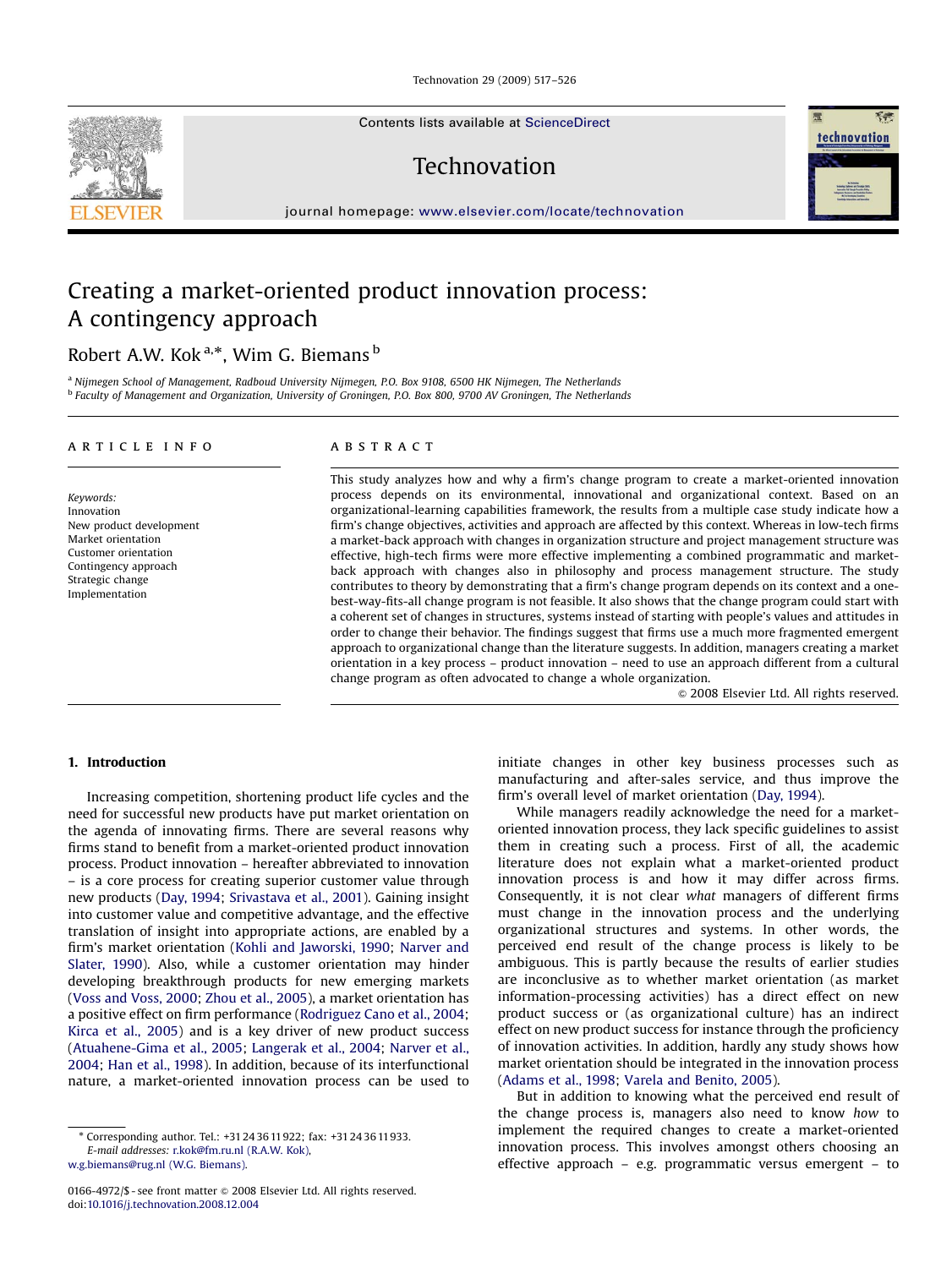structure the change process given the circumstances. And academic progress in that area has also been limited. While the extant market orientation literature stresses the importance of implementation issues and includes some studies on the guidelines for implementing a market orientation at the firm level ([Beverland and Lindgreen, 2007;](#page--1-0) [Day, 1999;](#page--1-0) [Gebhardt et al., 2006;](#page--1-0) [Lichtenthal and Wilson, 1992;](#page--1-0) [Narver et al., 1998\)](#page--1-0) or for implementing a customer orientation [\(Kennedy et al., 2003](#page--1-0)), it fails to address the specifics of the innovation process and the other contingency factors that may influence the implementation. Typically, the literature suggests a one-best-way-fits-all approach of change that does not justify differences in environmental, organizational and innovation context. In addition, although the innovation literature shows how innovation should be managed, it fails to examine how firms change their innovation approach and which environmental and organizational factors determine such changes [\(Ettlie and Subramaniam, 2004\)](#page--1-0).

To sum up, despite the numerous studies about innovation and market orientation, research into change programs describing what and how firms could change to create a more marketoriented innovation process are sorely lacking [\(Adams et al., 1998;](#page--1-0) [Varela and Benito, 2005\)](#page--1-0). The purpose of this research is to analyze how and why a firm's change program to create a marketoriented innovation process depends on contingency variables in the environmental, innovational and organizational context. Both the pattern of required changes in systems and structures amongst others, and the most effective approach to implement those changes depend on these contingency variables. This paper is structured as follows. In Section 2, we discuss the literature on market orientation, innovation and change, and present our conceptual framework. Next in Section 3, the case research method is explained and the results from our exploratory empirical investigation of Dutch industrial firms are presented in Section 4. We conclude with a discussion of the study's theoretical contributions, management implications, limitations, and suggestions for future research in Section 5.

#### 2. Literature review and conceptual framework

Our research builds on several streams of literature. The first one investigates market orientation as antecedent of innovation activities and performance, e.g. new product success and innovativeness [\(Atuahene-Gima, 1995](#page--1-0); [Han et al., 1998;](#page--1-0) [Leskiewicz](#page--1-0) [Sandvik and Sandvik, 2003](#page--1-0)). These studies suggest that market orientation influences new product performance either directly or indirectly, depending on how market orientation is conceptualized in the context of innovation (e.g. as market-related activities, market information-processing activities, or organizational culture or competence). [Langerak et al. \(2004\)](#page--1-0) found that a market-oriented culture is positively related to proficiency in strategic planning, idea generation and idea screening, which in turn influence new product performance, but found no direct effect on new product performance. In contrast, [Wei and Morgan \(2004\)](#page--1-0) argue that new product performance is directly influenced by a firm's market orientation, in terms of market information-processing activities, with market orientation being affected by the firm's climate. These findings show that market orientation is a key variable in successful innovation and that the relationship between market orientation and innovation is quite complex [\(Atuahene-Gima et al., 2005](#page--1-0)). In addition, these studies emphasize the relevance of market information-processing activities and cultural aspects.

A second stream of literature studies the integration of market orientation and innovation. Most researchers focus on specific aspects of market-oriented innovation, such as the adoption of tools and techniques, role of the marketing department, marketing–R&D interface, (virtual) customer input, and cross-functional collaboration ([Callahan and Lasry, 2004;](#page--1-0) Füller and [Matzler, 2007;](#page--1-0) [Moenaert and Souder, 1990](#page--1-0); [Griffin and Hauser,](#page--1-0) [1993](#page--1-0); [Workman, 1998](#page--1-0)). Others use a more holistic approach and conceptualize market orientation as both cognition and behavior ([Biemans, 1995;](#page--1-0) [Biemans and Harmsen, 1995\)](#page--1-0), focus on a firm's learning capability ([Adams et al., 1998;](#page--1-0) [Day, 1994](#page--1-0); [Kok et al., 2003\)](#page--1-0) or describe various degrees of market-oriented innovation and their organizational and managerial antecedents ([Varela and](#page--1-0) [Benito, 2005](#page--1-0)). All of them offer valuable suggestions about the integration of innovation and market orientation, but they lack an underlying theoretical framework on how to create a marketoriented innovation process.

A third body of literature investigates how firms implement or develop a market orientation ([Beverland and Lindgreen, 2007;](#page--1-0) [Bisp, 1999](#page--1-0); [Day, 1999](#page--1-0); [Gebhardt et al., 2006](#page--1-0); [Kennedy et al., 2003;](#page--1-0) [Lichtenthal and Wilson, 1992](#page--1-0); [Narver et al., 1998](#page--1-0)). These studies offer useful insights at firm level, but do not address the specifics of organizational processes, such as the innovation process, that need to be taken into account ([Day, 1994](#page--1-0)). The few studies that do look at how firms enhance market-oriented innovation [\(Biemans,](#page--1-0) [1995](#page--1-0); [Biemans and Harmsen, 1995;](#page--1-0) [Adams et al., 1998\)](#page--1-0) contribute to our understanding of barriers to market information processing in innovation. But, these studies neglect to analyze the kind of changes required, approaches to implement these changes and contingency factors influencing change programs. Though some researchers studied change approaches [\(Narver et al., 1998](#page--1-0)) and others focused on the actual process of change ([Beverland and](#page--1-0) [Lindgreen, 2007;](#page--1-0) [Day, 1999](#page--1-0); [Gebhardt et al., 2006](#page--1-0)) as propagated in the organizational change literature [\(Garud and Van de Ven,](#page--1-0) [2002](#page--1-0); [Pettigrew et al., 2001\)](#page--1-0), they lacked a contingency approach and consequently arrived at a one-best-way-fits-all approach to implementing a market orientation at the firm level.

Drawing from the literature on strategic organizational change, which strongly advocates a contextual change process perspective that includes environmental and organizational factors [\(Lichtenthal and Wilson, 1992;](#page--1-0) [Dunphy and Stace, 1988;](#page--1-0) [Pettigrew et al., 2001\)](#page--1-0), we suggest that a firm's approach to creating a more market-oriented innovation process is contingent upon organizational, innovational, and environmental factors. Using these different streams of literature, we formulated a conceptual framework for our exploratory study ([Fig. 1\)](#page--1-0).

This framework is based on two key notions. The first is that market-oriented innovation is an organizational-learning capability that combines organizational cognition and behavior ([Day, 1994](#page--1-0)). Behavior is governed by underlying cognitive elements such as values, beliefs, knowledge, structures and artefacts [\(Hurley and Hult, 1998\)](#page--1-0). This organizational capability has two components. One is the ability to learn about the market in order to improve the firm's innovation efforts to create superior customer value. Through this market-sensing process a firm collects, disseminates and utilizes market information [\(Kohli and](#page--1-0) [Jaworski, 1990](#page--1-0)) during all stages of the innovation process [\(Day,](#page--1-0) [1994](#page--1-0); see also [Adams et al., 1998\)](#page--1-0). The second component of an organizational-learning capability is improving the market-learning ability. This consists of evaluation, reflection, and intervention. Such an organizational-learning capability results in a change program describing both what to change to improve market learning and how to change it.

The nature of the changes (what must be changed) is operationalized in terms of four capability elements ([Leonard-](#page--1-0)[Barton, 1992\)](#page--1-0):

• skills and knowledge, that are the core of market-oriented innovation (e.g. knowing how to gather and interpret relevant market information or to conduct beta tests);